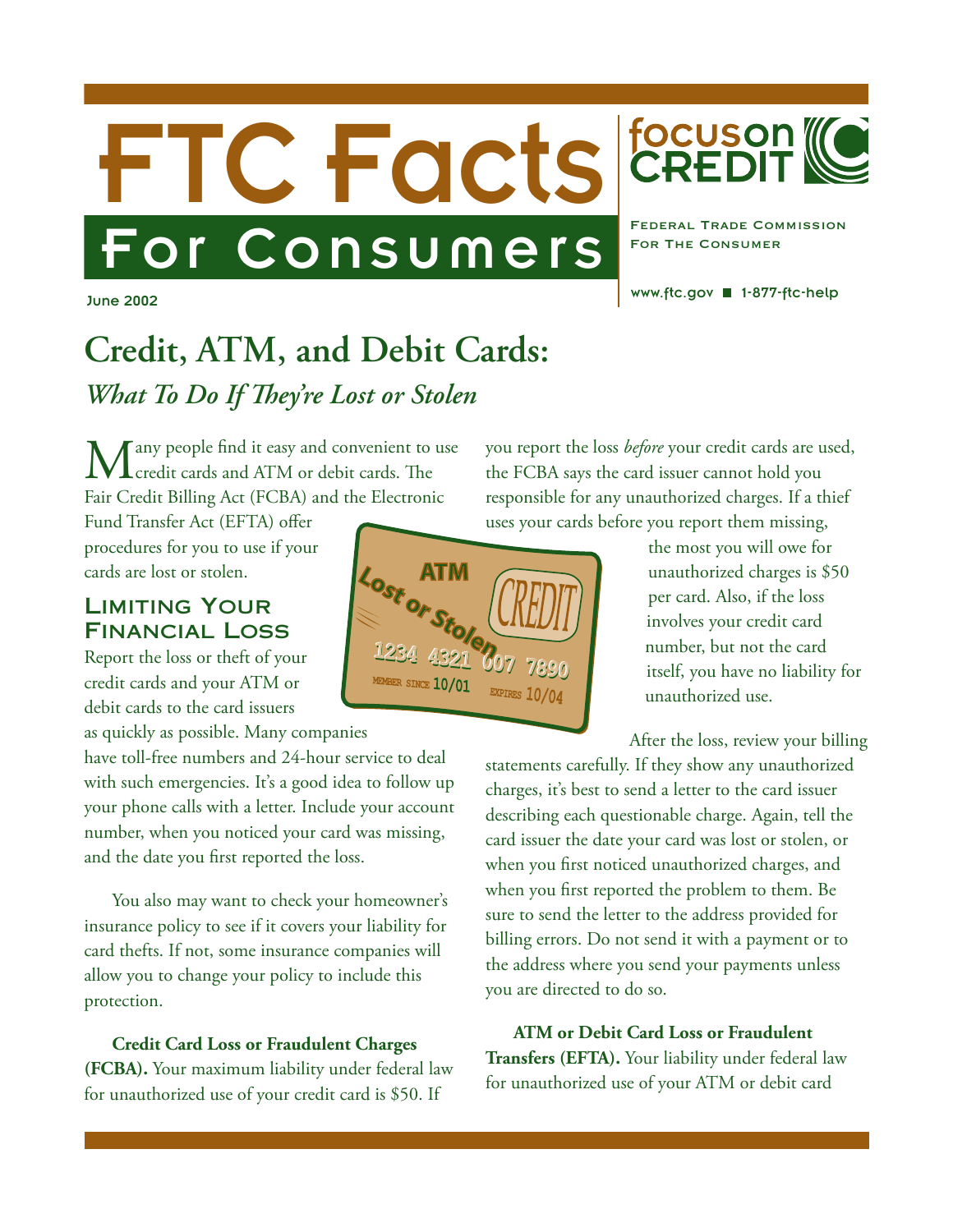depends on how quickly you report the loss. If you report an ATM or debit card missing before it's used without your permission, the EFTA says the card issuer cannot hold you responsible for any unauthorized transfers. If unauthorized use occurs before you report it, your liability under federal law

depends on how quickly you report the loss.

For example, if you report the loss within two business days after you realize your card is missing, you will not be responsible for more than \$50 for unauthorized use.

However, if you don't report the loss within two business days after you discover the loss, you could lose up to \$500 because of an unauthorized transfer. You also risk *unlimited* loss if you fail to report an unauthorized transfer within 60 days after your bank statement containing unauthorized use is mailed to you. That means you could lose all the money in your bank account and the unused portion of your line of credit established for overdrafts. However, for unauthorized transfers involving only your debit card number (not the loss of the card), you are liable only for transfers that occur after 60 days following the mailing of your bank statement containing the unauthorized use and before you report the loss.

If unauthorized transfers show up on your bank statement, report them to the card issuer as quickly as possible. Once you've reported the loss of your ATM or debit card, you cannot be held liable for additional unauthorized transfers that occur after that time.

Protecting Your Cards

The best protections against card fraud are to know where your cards are at all times and to keep them secure. For protection of ATM and debit cards that involve a Personal Identification Number (PIN), keep your PIN a secret. Don't use your address,

*The best protections against card fraud are to know where your cards are at all times and to keep them secure.*

birthdate, phone or Social Security number as the PIN and do memorize the number.

The following suggestions may help you protect your credit card and your ATM or debit card accounts.

# For Credit and ATM or DEBIT CARDS:

- $\blacksquare$  Be cautious about disclosing your account number over the phone unless you know you're dealing with a reputable company.
- Never put your account number on the outside of an envelope or on a postcard.
- Draw a line through blank spaces on charge or debit slips above the total so the amount cannot be changed.
- **n** Don't sign a blank charge or debit slip.
- Tear up carbons and save your receipts to check against your monthly statements.
- $\Box$  Cut up old cards cutting through the account number — before disposing of them.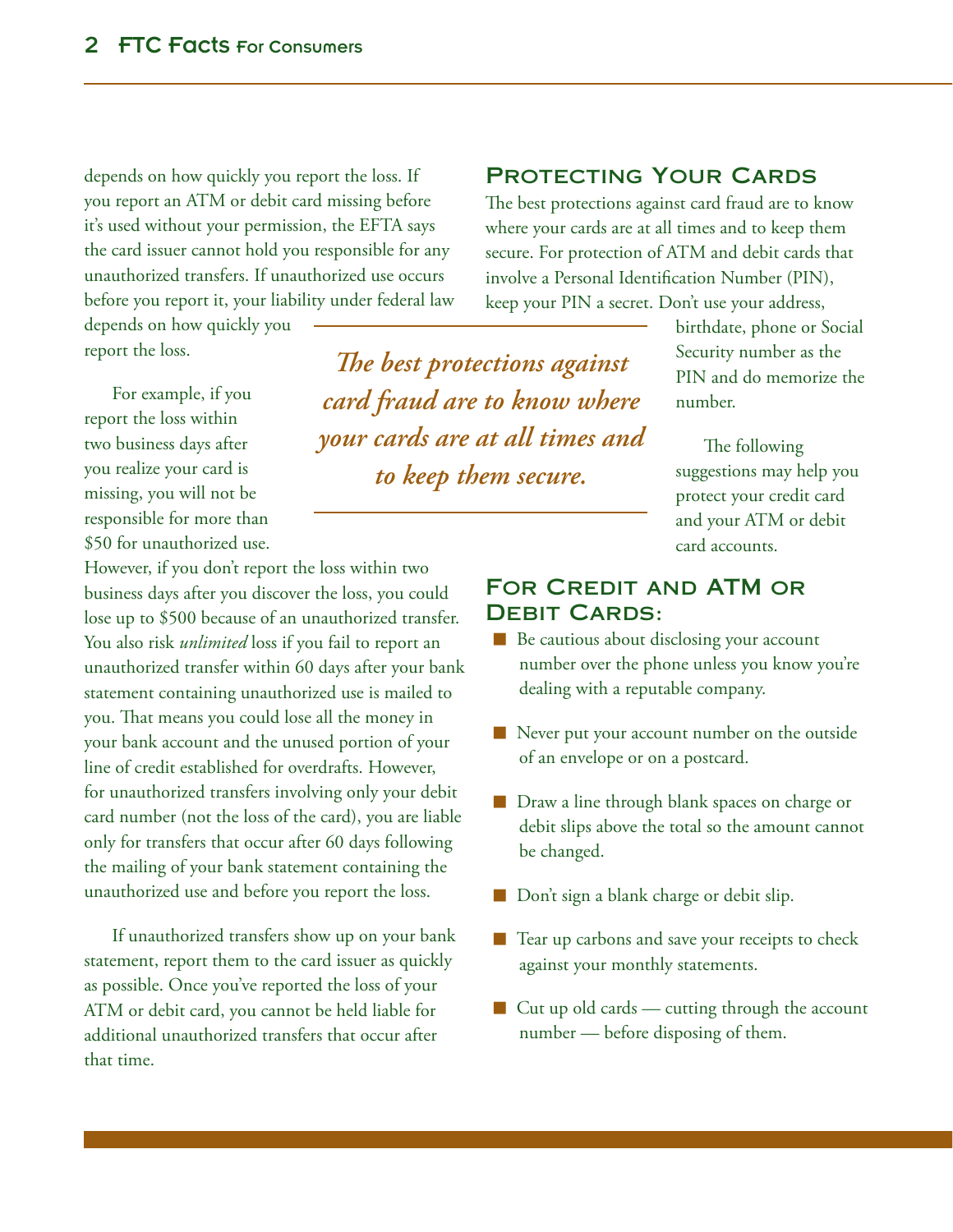**n** Open monthly statements promptly and compare them with your receipts. Report mistakes or discrepancies as soon as possible to the special address listed on your statement for inquiries. Under the FCBA (credit cards) and the EFTA (ATM or debit cards), the card issuer must investigate errors reported to them within 60 days of the date your statement was mailed to you.

 $\blacksquare$  Keep a record — in a safe place separate from your cards — of your account numbers,

expiration dates, and the telephone numbers of each card issuer so you can report a loss quickly.

 $\blacksquare$  Carry only those cards that you anticipate you'll need.

## For ATM or Debit Cards:

- Don't carry your PIN in your wallet or purse or write it on your ATM or debit card.
- $\blacksquare$  Never write your PIN on the outside of a deposit slip, an envelope, or other papers that could be easily lost or seen.
- Carefully check ATM or debit card transactions before you enter the PIN or before you sign the receipt; the funds for this item will be fairly quickly transferred out of your checking or other deposit account.
- n Periodically check your account activity. This is particularly important if you bank online. Compare the current balance and recent

recorded, including your current ATM and debit card withdrawals and purchases and your recent checks. If you notice transactions you didn't make, or if your balance has dropped suddenly without activity by you, immediately report the problem to your card issuer. Someone may have co-opted your account information to commit fraud.

withdrawals or transfers to those you've

#### Buying a Registration **SERVICE**

*Periodically check your* 

*account activity. This is* 

*particularly important if you* 

*bank online.*

For an annual fee, companies will notify the issuers of your credit card and your ATM or debit card accounts if your card is lost or stolen. This service allows you to make only one phone call to report all card losses rather than calling individual issuers.

Most services also will request replacement cards on your behalf.

Purchasing a card registration service may be convenient, but it's not required. The FCBA and the EFTA give you the right to contact your card issuers directly in the event of a loss or suspected unauthorized use.

If you decide to buy a registration service, compare offers. Carefully read the contract to determine the company's obligations and your liability. For example, will the company reimburse you if it fails to notify card issuers promptly once you've called in the loss to the service? If not, you could be liable for unauthorized charges or transfers.